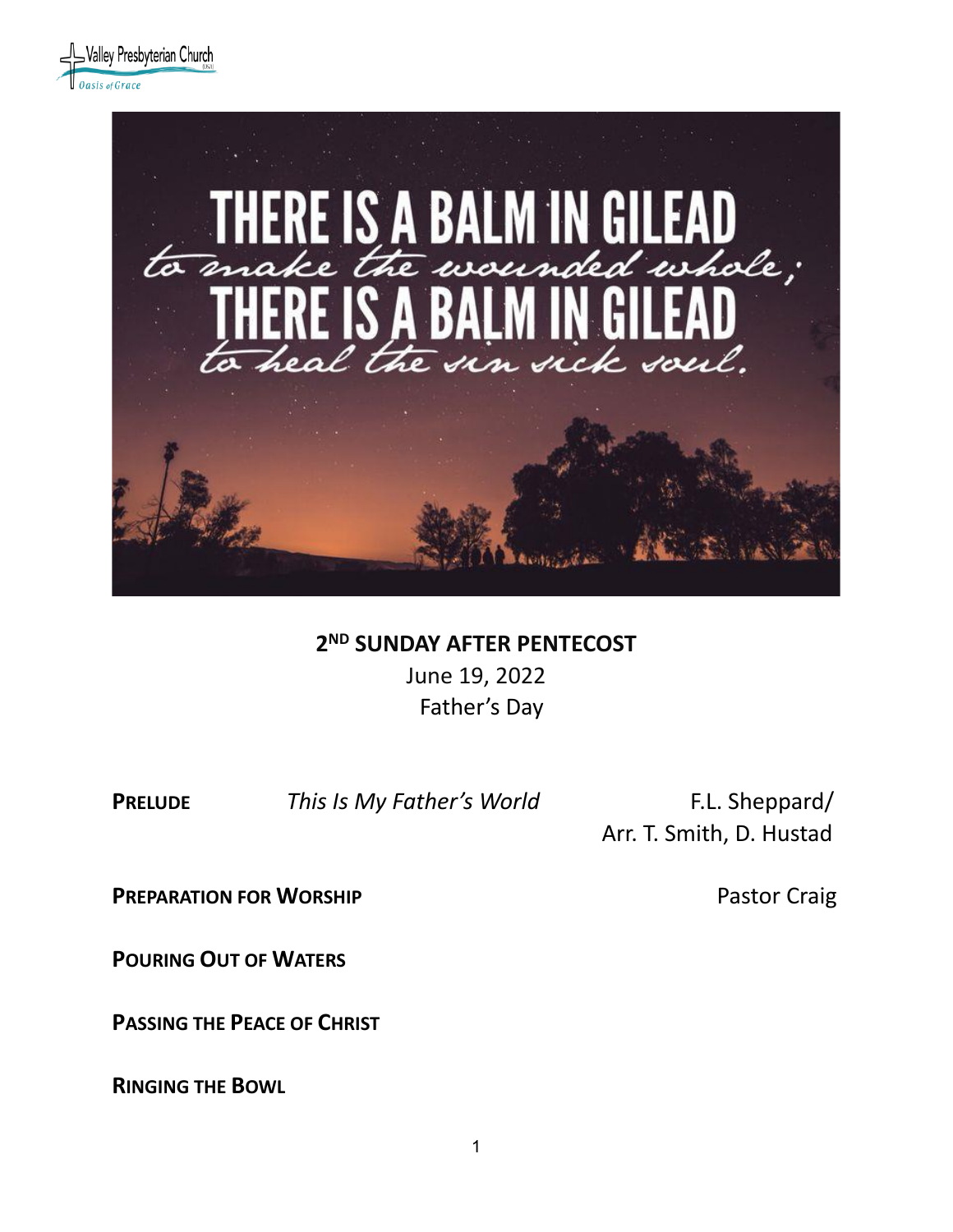

#### **CALL TO WORSHIP** Pastor Diane

Almighty God, you have called us to rise up and walk in righteousness. Help us not only to hear you, but to do what you require, through Jesus Christ, our rock and our redeemer.

| <b><i><u>OPENING HYMN</u></i></b> | Eternal Father, Strong to Save | 8 |
|-----------------------------------|--------------------------------|---|
|                                   |                                |   |

#### **CALL TO PRAYER**

God alone can bring order to our unruly wills and affections. Let us pray that God gives us grace to love what God commands, to desire what God promises, that in all the chances and changes of this uncertain world our hearts may be surely fixed upon where true joys may be found.

#### **UNISON PRAYER OF CONFESSION**

**Almighty God, who sent the promised power of the Holy Spirit to fill disciples with willing faith: We confess that we have held back the force of your Spirit among us. That we have been slow to serve you, and reluctant to spread the good news of your love. Father, have mercy on us. Forgive our divisions and divisiveness, by your Spirit draw us together. Fill us with flaming desire to do your will and be a faith-filled people, for the sake of your Son our Lord, Jesus Christ.** *(Silent prayer)* Amen

#### **ASSURANCE OF PARDON**

Your word, O Lord is truth; sanctify us in your truth. For Jesus said, I am the vine and you are my branches. Those who abide in me and I in them bear much fruit. Yet apart from me, you can do nothing. Brothers and Sisters believe the good news, in Jesus Christ we are forgiven!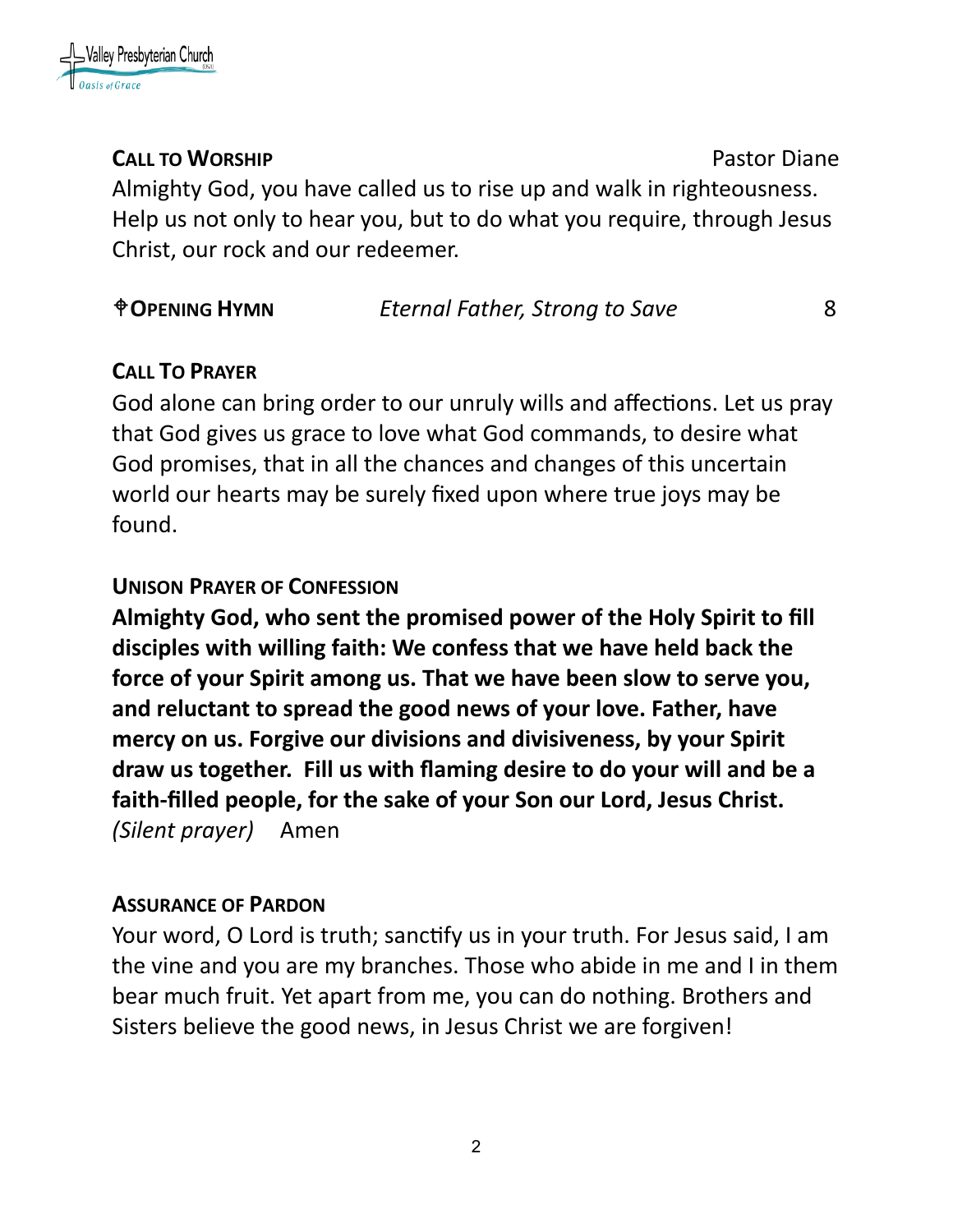

### **GLORIA PATRI** 581

Glory be to the Father, and to the Son, and to the Holy Ghost. as it was in the beginning, is now, and ever shall be, world without end. Amen, Amen.

| <b>ANTHEM</b> | Sanctus (Holy Is the Lord) | J.S. Bach/ |
|---------------|----------------------------|------------|
|               |                            |            |

Arr. T. Fettke

Holy, holy Lord, the God of power and might, The earth is filled with Your glory; Holy, holy Lord, who was and is and is to come, We offer honor, wealth and blessing, thanks and praise, Now and forevermore.

Holy, holy, holy! Lord God Almighty! Only Thou are holy; there is none beside Thee. Perfect in power, in love and purity.

Holy is the Lord.

**PASTORAL PRAYER AND THE LORD'S PRAYER**

**Our Father who art in heaven, hallowed be thy name. Thy kingdom come, thy will be done, on earth as it is in heaven. Give us this day our daily bread; and forgive us our sins, as we forgive those who sin against us; and lead us not into temptation but deliver us from evil. For thine is the kingdom and the power and the glory, forever.** 

**CHORAL AMEN**

**CHILDREN'S TIME**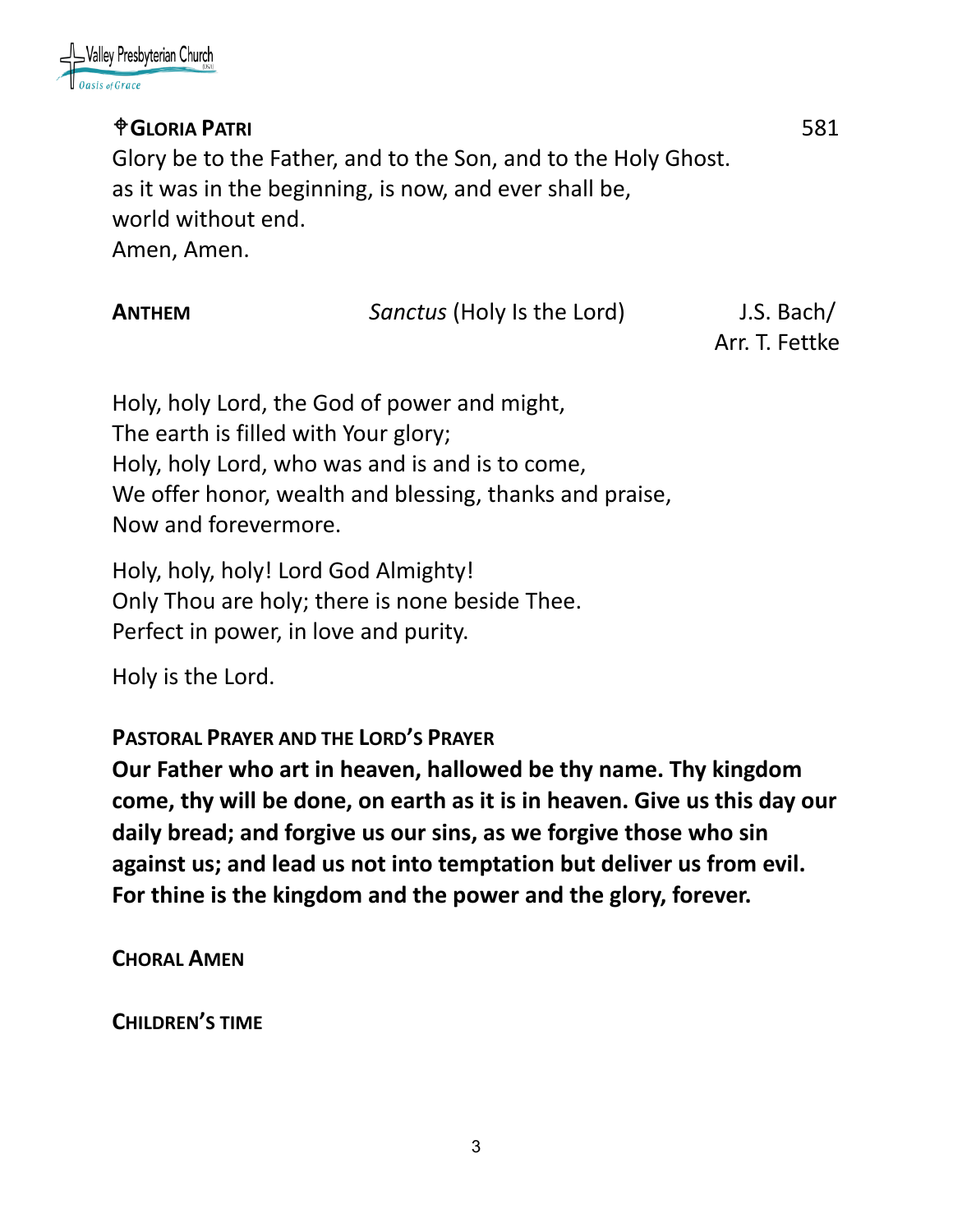

**SCRIPTURE** Luke 8:26-39

They sailed to the region of the Gerasenes, which is across the lake from Galilee. When Jesus stepped ashore, he was met by a demonpossessed man from the town. For a long time this man had not worn clothes or lived in a house, but had lived in the tombs. When he saw Jesus, he cried out and fell at his feet, shouting at the top of his voice, "What do you want with me, Jesus, Son of the Most High God? I beg you, don't torture me!" For Jesus had commanded the impure spirit to come out of the man. Many times it had seized him, and though he was chained hand and foot and kept under guard, he had broken his chains and had been driven by the demon into solitary places.

Jesus asked him, "What is your name?"

"Legion," he replied, because many demons had gone into him. And they begged Jesus repeatedly not to order them to go into the Abyss.

A large herd of boars was feeding there on the hillside. The demons begged Jesus to let them go into the boars, and he gave them permission. When the demons came out of the man, they went into the boars, and the herd rushed down the steep bank into the lake and was drowned.

When those tending the boars saw what had happened, they ran off and reported this in the town and countryside, and the people went out to see what had happened. When they came to Jesus, they found the man from whom the demons had gone out, sitting at Jesus' feet, dressed and in his right mind; and they were afraid. Those who had seen it told the people how the demon-possessed man had been cured. Then all the people of the region of the Gerasenes asked Jesus to leave them, because they were overcome with fear. So he got into the boat and left.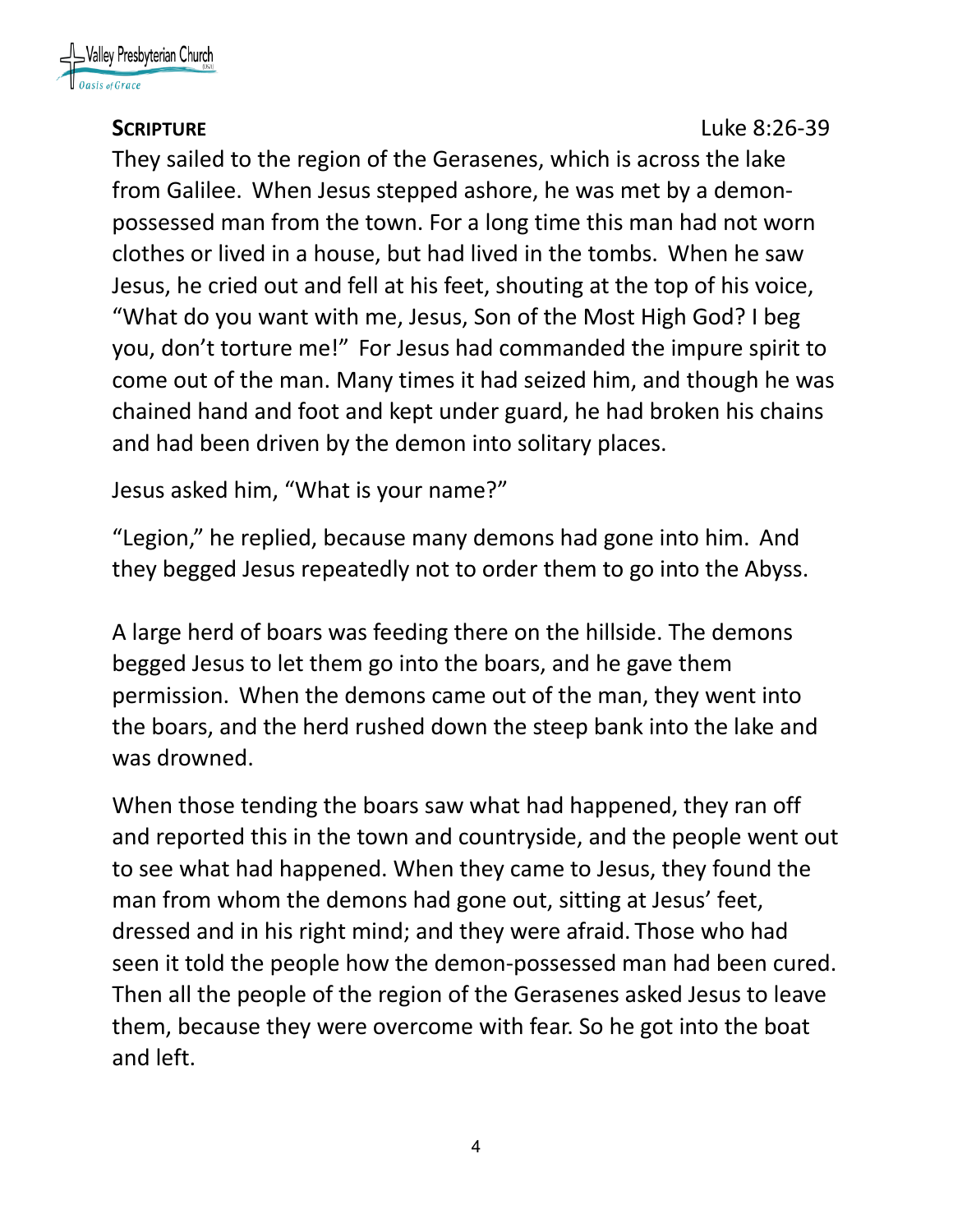

The man from whom the demons had gone out begged to go with him, but Jesus sent him away, saying, "Return home and tell how much God has done for you." So the man went away and told all over town how much Jesus had done for him.

## **SERMON "**HEALING THE SIN SICK SOUL"

**AFFIRMATION OF FAITH** The Apostle's Creed 35 I believe in God, the Father almighty, maker of heaven and earth. And in Jesus Christ, his only Son, our Lord, who was conceived by the Holy Ghost, born of the Virgin Mary, suffered under Pontius Pilate, was crucified, died, and buried; he descended into hell. The third day he rose again from the dead. He ascended into heaven and sitteth at the right hand of God the Father Almighty from thence he shall come to judge the quick and the dead. I believe in the Holy Ghost, the holy catholic church, the communion of saints, the forgiveness of sins, the resurrection of the body, and the life everlasting. Amen.

| $\triangle$ HYMN | This Is My Father's World | 370 |
|------------------|---------------------------|-----|
|                  |                           |     |

**CALL FOR OFFERING**

**OFFERTORY** *Le Cygne* C. Saint-SaensSoloist: Callie Hutchinson

*\*If you haven't already done so, please print your name in the Fellowship Register.*

*\* If you have a special prayer request, please fill out the blue card in front of you and place it in the offertory. Our Pastors and the Prayer Ministry Team will pray for your request. There is also a box in the Narthex you may place it in as well.*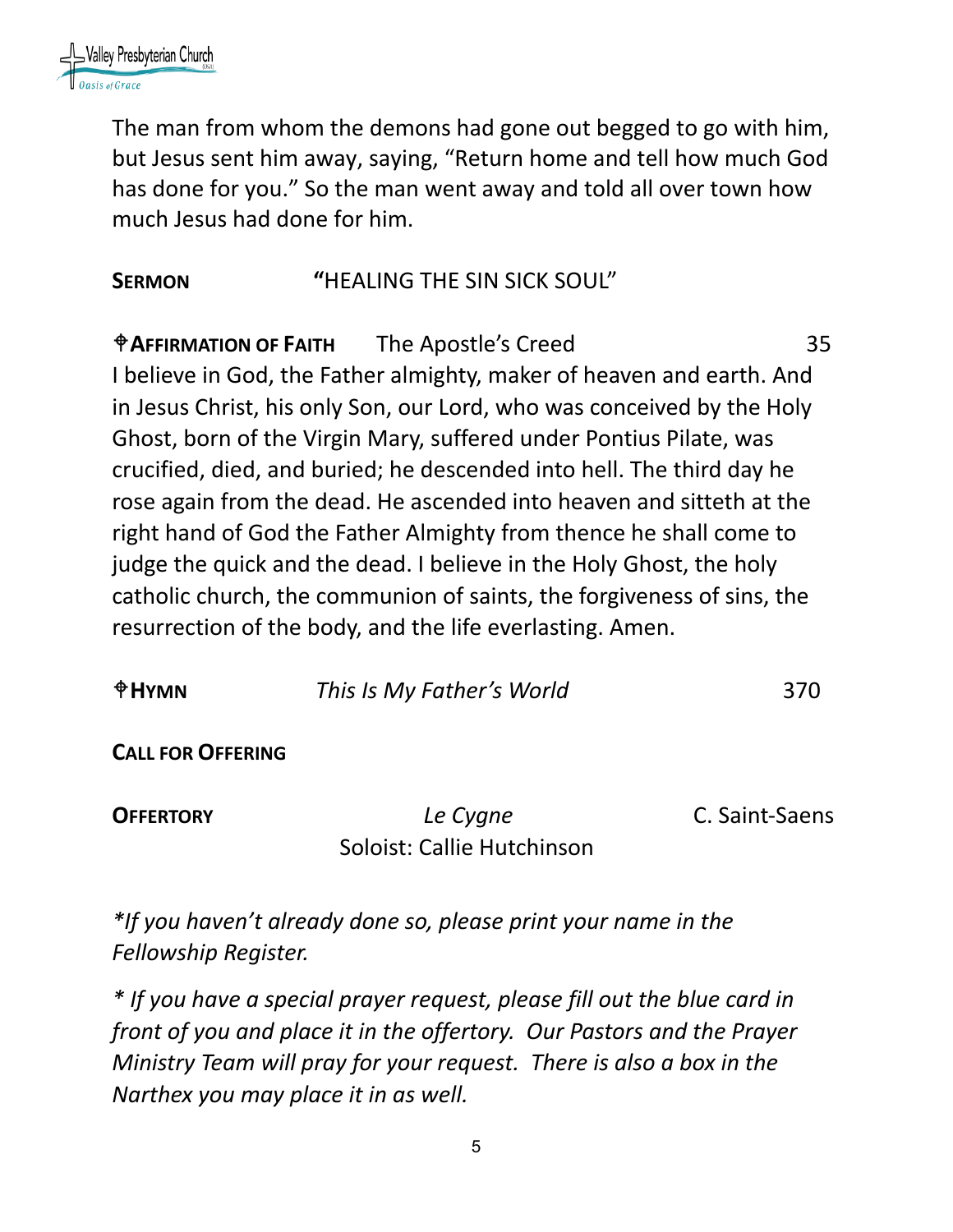

# **DOXOLOGY** 606 Praise God, from whom all blessings flow; Praise him, all creatures here below; Praise him above, ye heavenly host; Praise Father, Son, and Holy Ghost. Amen.

#### **PRAYER OF THANKSGIVING**

**HYMN** *For the Beauty of the Earth* 14

#### **CHARGE AND BENEDICTION**

#### **CONGREGATIONAL RESPONSE** *Let There Be Peace on Earth*

Let there be peace on earth, and let it begin with me, Let there be peace on earth, the peace that was meant to be. With God as our Father, brothers all are we, Let me walk with my brother, in perfect harmony.

Let peace begin with me, let this be the moment now, With every step I take, let this be my solemn vow, To take each moment and live each moment in peace eternally, Let there be peace on earth, and let it begin with me.

| <b><i><u>ODSTLUDE</u></i></b> | Our Father Who Art In Heaven | J. S. Bach |
|-------------------------------|------------------------------|------------|
|-------------------------------|------------------------------|------------|

#### **All those who are able, please stand**

……………………………………………………………………………………………………..

**All Worship Services are available for replay on our website.** 

[www.valleypres.net](http://www.valleypres.net/)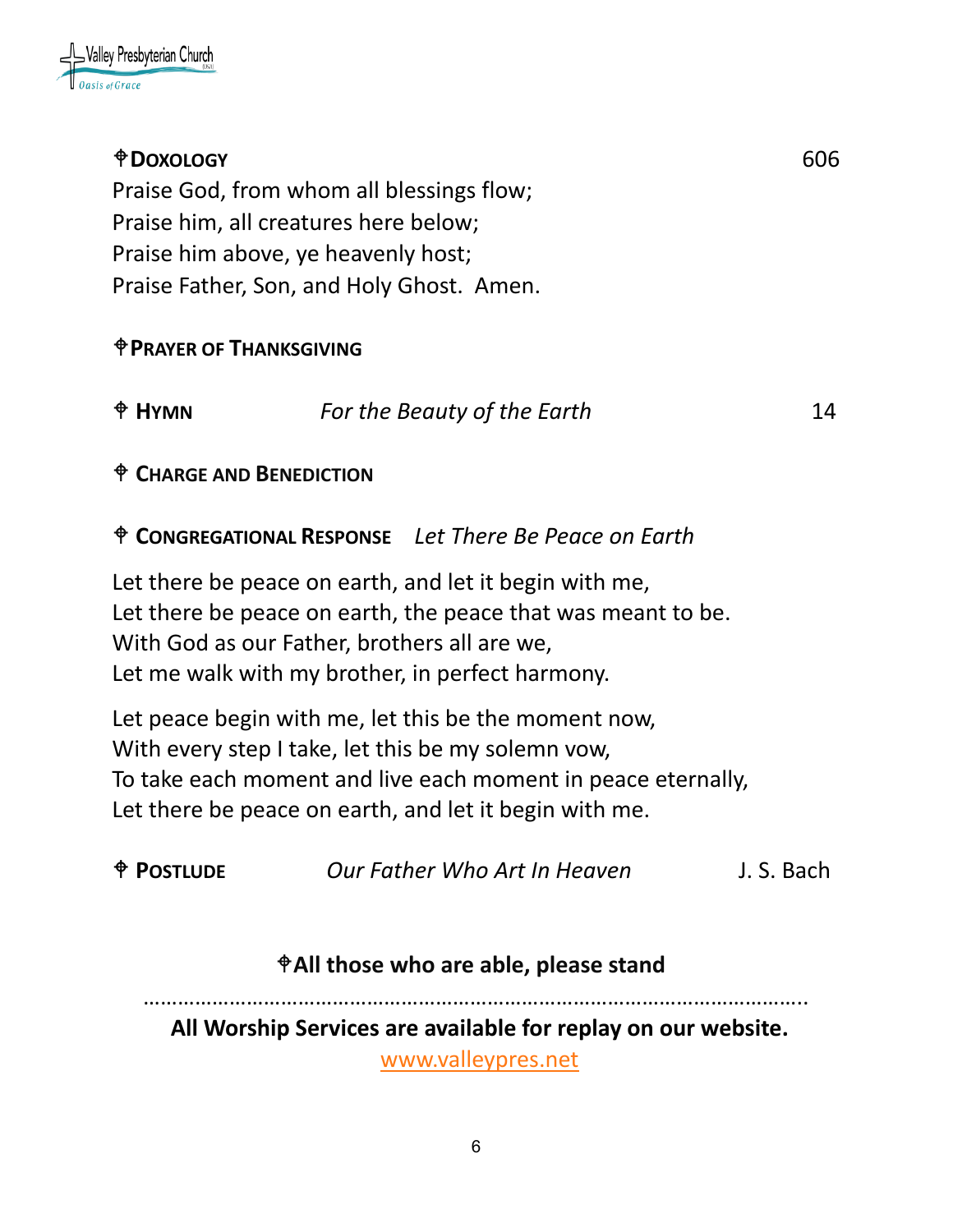

### **Flowers for the Sanctuary provided by**:

Gee-Gee Smith, in memory of her mother.

**WELCOME** to all who enter this place. Drink deeply of the living waters of God's grace as we worship together in spirit.

**VISITORS:** Consider yourself at home while you are here! Please enjoy a cup of coffee, lemonade and a cookie while visiting the Visitor's Table in Fellowship Hall after the church worship service. You can pick up a Visitor's Information Packet at the Visitor's Table or the Welcome Centers. If you would like to receive more information about us, visit us at [valleypres.net](http://valleypres.net/) where you can sign up for our daily email blasts and monthly newsletter.

Children are invited to worship in the sanctuary then attend Sunday School after Children's Time.

|                                                          |                      |                             | VPC Financial - Attendance / On-Line Viewing Metrics   |        |
|----------------------------------------------------------|----------------------|-----------------------------|--------------------------------------------------------|--------|
| Monthly Giving Support Contributions                     |                      | Weekly Attendance / Viewing |                                                        |        |
| May-2022                                                 |                      | Through Week #24 (06/12/22) |                                                        |        |
| Monthly Giving Support                                   |                      | 61,003                      | Weekly Attendance Sanctuary                            | 135    |
| Monthly Giving Budget                                    |                      | 51,040                      | * YTD 2022 Attendance Sanctuary                        | 6,001  |
| *YTD Giving Support                                      |                      | 348,443                     | ** Weekly Viewing On-Line                              | 138    |
| *YTD Giving Budget                                       |                      | 396,448                     | ** YTD 2022 Viewing On-Line                            | 4,397  |
|                                                          |                      |                             | * YTD 2022 Attendance / On-Line                        | 10,399 |
|                                                          |                      |                             | * YTD 2021 Attendance Sanctuary                        | 3,265  |
|                                                          | * YTD = Year to Date |                             | ** Number of on-line devices tuned into Sunday service |        |
| D. Brooks - VPC treasurer - dxb38@cox.net - 520-399-3959 |                      |                             | 2022 Per Capita is \$41.50 per member                  |        |

We are glad you have joined us today

**Please remember those hospitalized or in rehabilitation:**